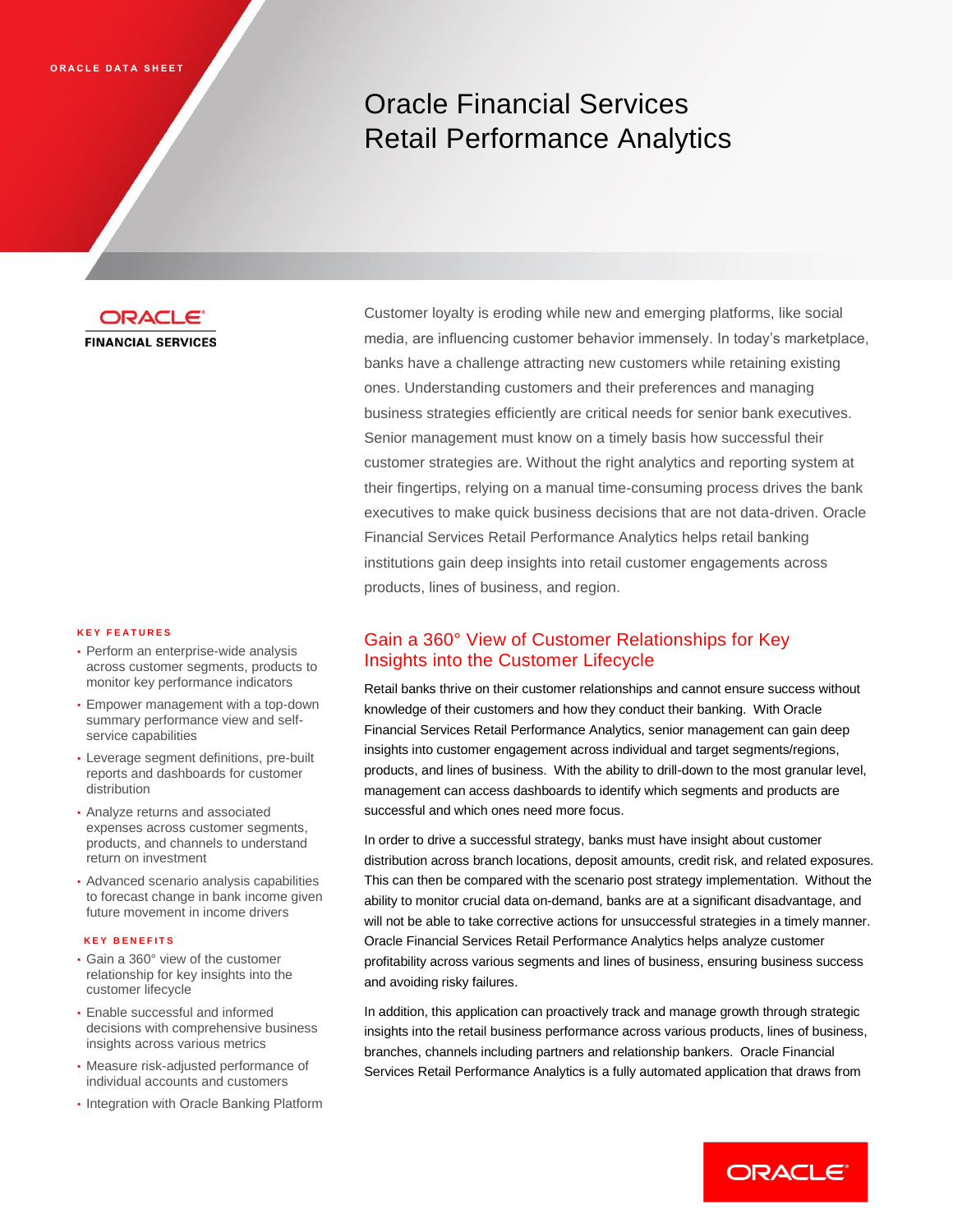#### **R E L A T E D P R O D U C T S**

The following products are also available from Oracle Financial Services Analytical Applications:

- Oracle Financial Services Retail Customer Analytics
- Oracle Financial Services Institutional Performance Analytics
- Oracle Financial Services Enterprise Financial Performance Analytics
- Oracle Financial Services Profitability Management
- Oracle Financial Services Price Creation and Discovery
- Oracle Financial Services Analytical Applications Infrastructure

core product processors, and in combination with allocated data from Oracle Financial Services Profitability Management, generate fully loaded income statements.

The product also predicts the customer lifetime value enabling banks understand the true potential of the value the customer can drive for their enterprise.

## Enable Successful and Informed Decisions with Comprehensive Business Insights

One significant challenge for bank management is to have a full understanding of the bank's performance across all segments at any given time. In a typical bank, managers deal with solutions that are inflexible as they are reliant on proprietary homegrown applications that are IT intensive and mostly manual. Oracle Financial Services Retail Performance Analytics provides an integrated offering across finance and risk that allows management to perform risk-adjusted performance and scenario analysis across customer segments, products, and reporting lines including fee income, interest and interchange.

The fully automated, pre-defined, and extensive set of report and dashboard templates enable a bank to track performance at multiple levels of the organization, starting from the most granular – account and customer – to aggregated entities like Relationship Managers, Products and Branches. With this bottoms-up, aggregated approach, management is empowered to make informed decisions around the retail operations leveraging exhaustive insights.

## Provide Timely Information on Financial Health and Relationship Manager Performance to Enhance Customer Engagement

Banks struggle to understand which products to bring to market, to which customer segment, and through which channels. Management also requires views on the Relationship managers around the performance of the portfolio and the overall team. Oracle Financial Services Retail Performance Analytics helps strategic and informed decision making with RM portfolio monitoring capabilities in complex scenarios, ensuring efficiencies in the banks operating model. With this product, the bank has a robust tool to attribute disproportionate credit to multiple RMs involved in managing the customer, thus enabling senior executives accurately analyze the value driven by each RM. Furthermore, they can view customers across different timeframes analyze expenses across customer segments, products, lines of business, and channels to understand ROI and performance across dimensions.

## Advanced Scenario Analysis Capabilities to Assess the Impact on Income at Various Levels due to Application of Variations in Different Income Drivers at Future Time Points

The What-If Analysis module provides an interactive interface where banks can apply variations on key future projected Income statement reporting lines at the desired level of granularity. Variations can be saved as scenario and viewed on a Business Intelligence Dashboard for detailed impact analysis. Accordingly, simple or advanced scenarios can be created and compared against each other and the bank can analyze